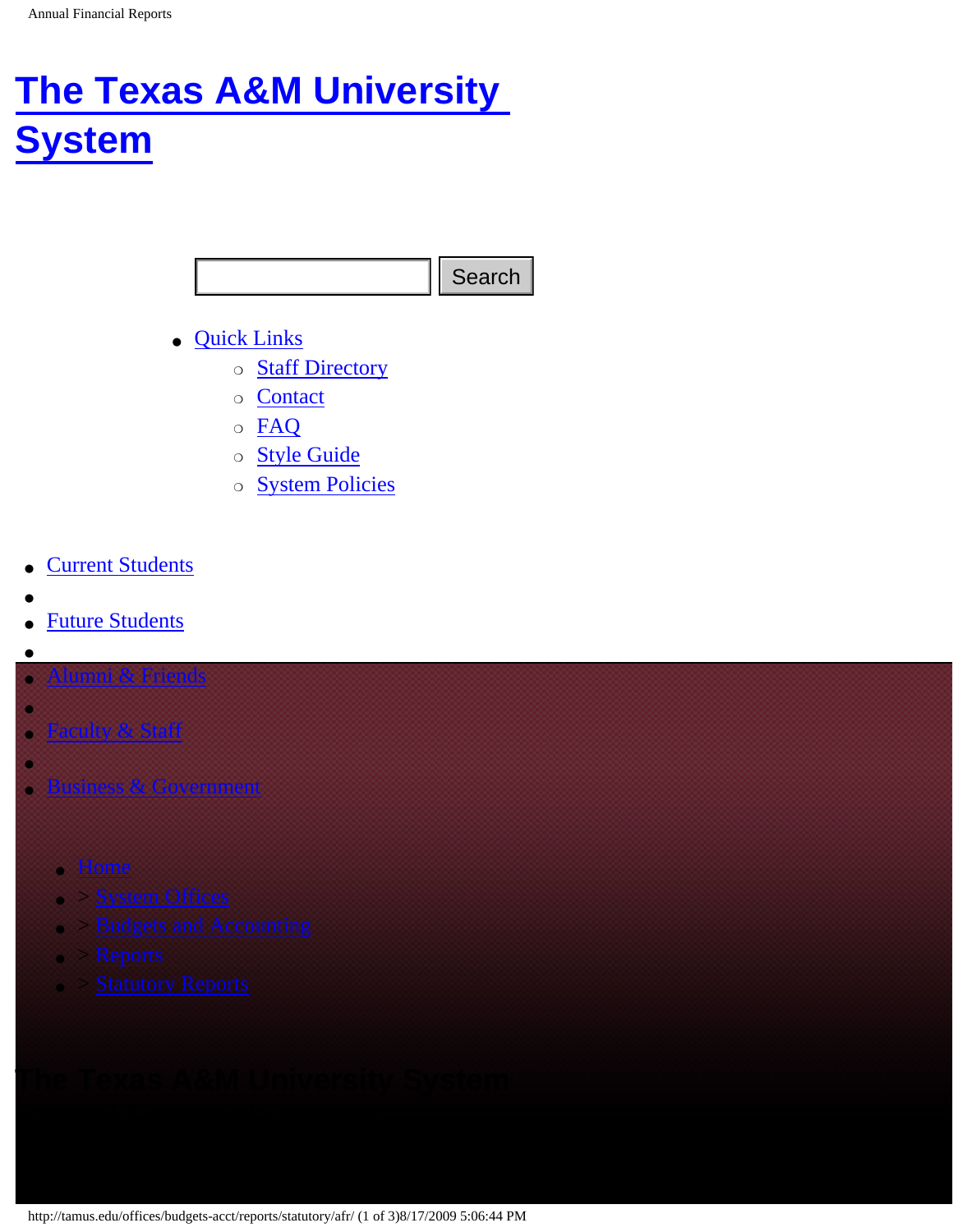# **Unaudited**

*The Texas A&M University System Annual Financial Report is available online. The accompanying notes are an integral part of the financial statements. For a complete presentation of a specific system member, the system combined report ([2008,](http://tamus.edu/offices/budgets-acct/reports/statutory/afr/afr2008.html) [2007,](http://tamus.edu/offices/budgets-acct/reports/statutory/afr/afr2007.html) [2006,](http://tamus.edu/offices/budgets-acct/reports/statutory/afr/afr2006.html) [2005,](http://tamus.edu/web/disclaimer.aspx?report=SOBAFY2005Combined) [2004,](http://tamus.edu/web/disclaimer.aspx?report=SOBAFY2004Combined) [2003\)](http://tamus.edu/web/disclaimer.aspx?report=SOBAFY2003Combined) including the notes should be reviewed along with the member report.*

*Listed below are the 2008, 2007, 2006, 2005, 2004 and 2003 Annual Financial Reports in Adobe Portable Document Format (PDF). If you do not have Adobe Acrobat Reader, click on this link (Free [Adobe Acrobat Reader](http://www.adobe.com/products/acrobat/readstep.htm)) to download and install it on your computer. This will enable you to view and print the reports. You can also download the file by right clicking on the part name and then selecting 'Save Target As..." and choosing a directory on your local computer to save the file. The PDF file can then be viewed in Adobe Reader.*

*For the blind and visually impaired, click on this link ([Access.Adobe.Com](http://access.adobe.com/)) to download a tool that will allow you to read any document in Adobe PDF format. It converts PDF documents into simple HTML or ASCII text that can be read by a number of common screen reading programs that synthesize HTML as audible speech.*

### [Fiscal Year 2008](http://tamus.edu/offices/budgets-acct/reports/statutory/afr/afr2008.html)

## [Fiscal Year 2007](http://tamus.edu/offices/budgets-acct/reports/statutory/afr/afr2007.html)

| Fiscal Year 2006                                                                      |  |  |
|---------------------------------------------------------------------------------------|--|--|
| Fiscal Year 2005                                                                      |  |  |
| <b>Fiscal Year 2004</b>                                                               |  |  |
| <b>Fiscal Year 2003</b>                                                               |  |  |
|                                                                                       |  |  |
| <b>Skip to footer</b>                                                                 |  |  |
| <b>Budgets</b>                                                                        |  |  |
| <b>Accounting</b><br><b>Centralized Services</b><br><b>Legislative Appropriations</b> |  |  |